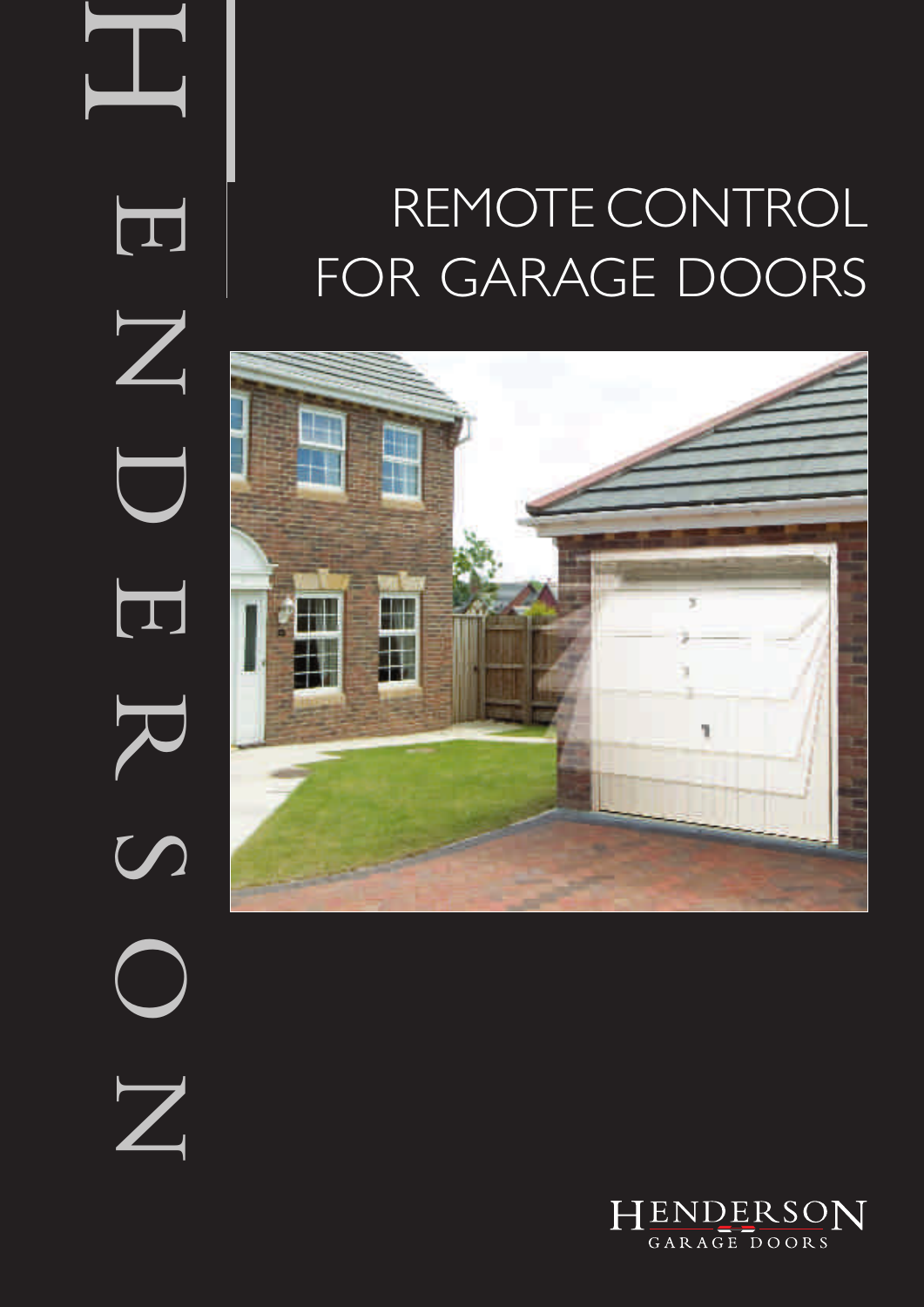### A TOUCH OF LUXURY

On a cold, wet, windy day, one of the last things you want to do is get out of your car to open the garage door. So why not come home to an automatic garage door?

The knowledge and expertise that has made Henderson Garage Doors the UK's number one manufacturer has developed a range of remote control systems which are uniquely quiet, technologically advanced and easy to use.



The flexibility of the Henderson Ultra system enables an electric operator to be fitted with the smallest of clearances between the door and the ceiling and secured in virtually any position using existing ceiling supports. The handy remote control is available as a keyring so you can operate your garage door from the comfort of your car.

Whether you are looking for an automation system that provides reliable performance for an existing door or the the latest technology for your brand new door, the Henderson Ultra range of control systems has been designed to suit every preference. All Ultra models are Homelink compatible.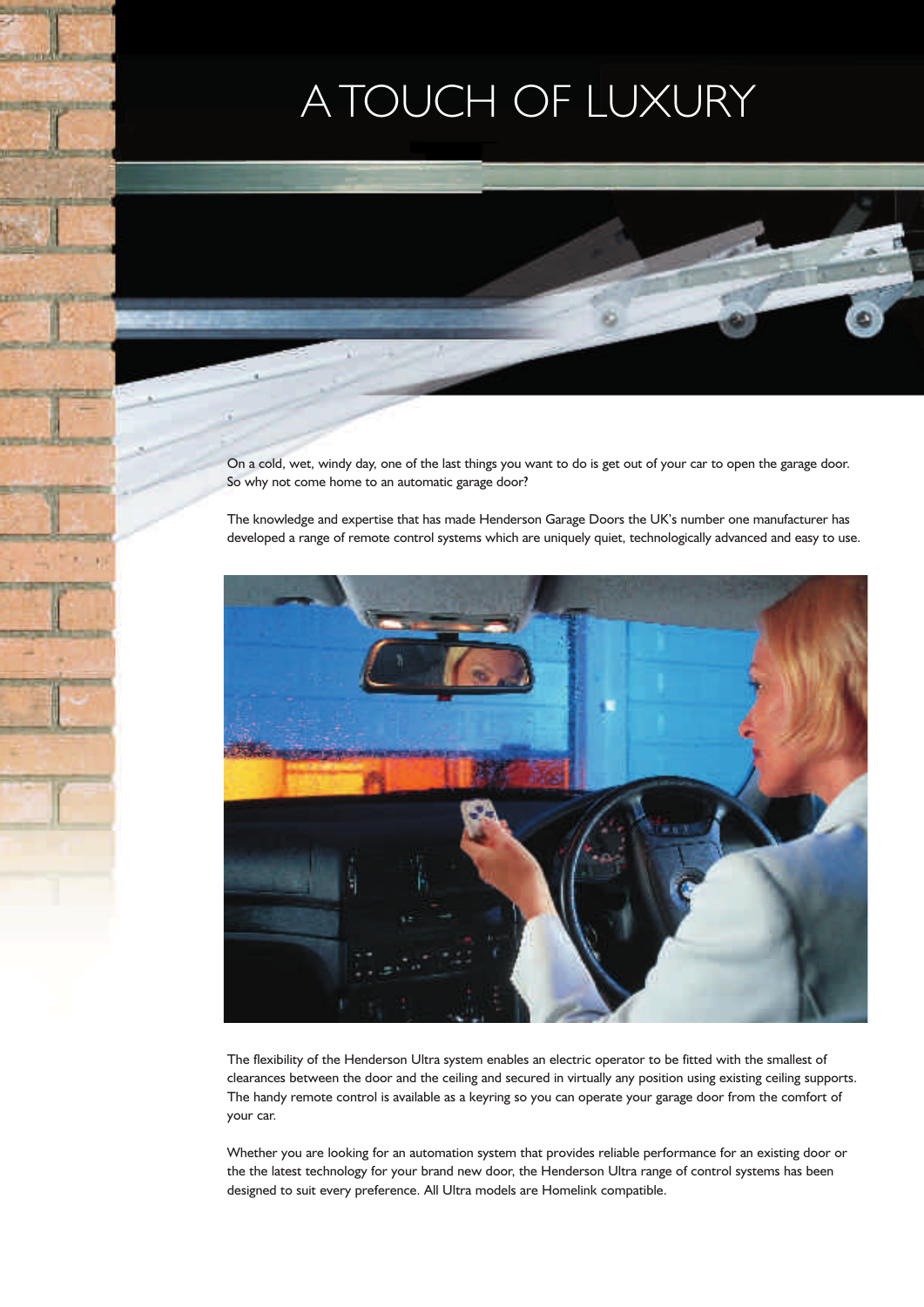The door glides along a strong steel-wire-reinforced PU belt giving smooth, virtually maintenance-free travel throughout the opening and closing cycle.

### Features of the Henderson Ultra range



Microprocessor control monitors the door movement. If an obstruction is encountered when opening, the door stops. If obstructed when closing, the door automatically stops and, for safety, reverses by 500mm.



To welcome you into the garage, a courtesy light comes on automatically when the door is opened and switches off automatically after two minutes.



Every Henderson remote control system carries its own unique 'rolling' security code which changes each time the system is used for complete security.



Two stylish mini hand transmitters are supplied. Each with four buttons (which means each can operate more than just one garage door system and can be linked to other automatic systems, such as gates). Each transmitter has a typical range of 50 metres.



All Ultra models are supplied and fitted with 5m of cable complete with a 13amp plug and are fully Part P compliant.



A wall mounted push button and 10m of cable are supplied to enable the door to be opened or closed from inside the garage without a transmitter. *(excluding Ultra S)*



An emergency release mechanism is supplied as standard. This allows simple manual operation of the door from inside the garage in the event of a power failure.



Automatic memorising of the time taken to open and close the door ensures a gentle start and gentle stop to the opening and closing movement.



An in-built auto closing facility means the operator can be set to close automatically. The time can be reset to the beginning by pressing the remote control or wall mounted push button.



The operator can also be set to 'partial open' in the event you wish to ventilate your garage (for example, when you use a tumble dryer).



A full LED control panel gives simple instructions and a diagnostic guide.

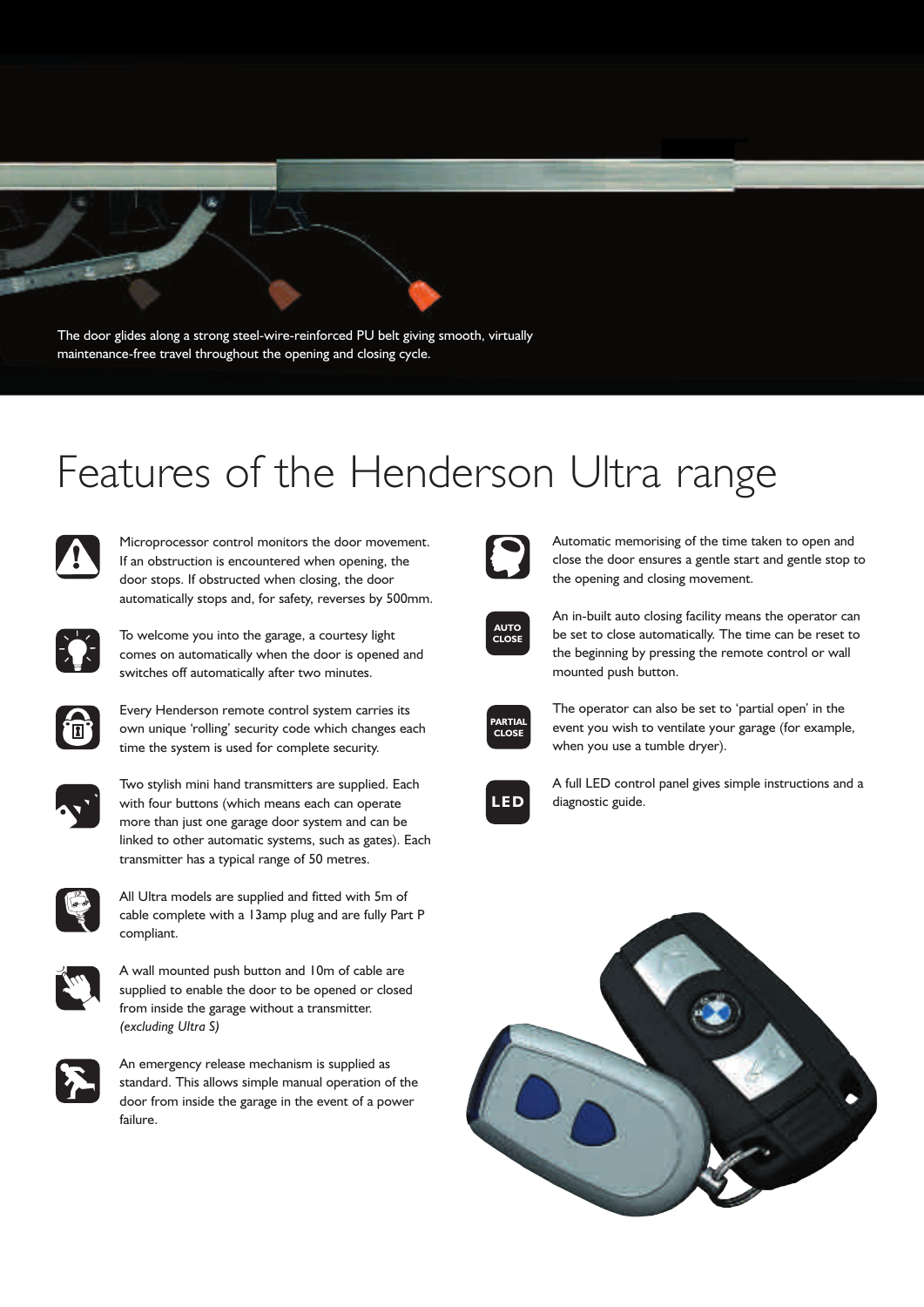### THE HENDERSON ULTRA RANGE



There is a Henderson Ultra system to suit virtually every type and make of garage door, new or old.



#### **Ultra S**

The Henderson Ultra S provides the benefits of virtually silent remote control at a surprisingly economical price.





#### **Ultra**

The Henderson Ultra gives effortless maintenance free remote control and is the thoroughbred of garage door automation.





#### **Ultra Excellent**

The Henderson Ultra Excellent provides the ultimate in electric operator technology with a host of features including auto-closing and partial closing settings, full LED diagnostics and an 800 Newton tractive force. The Ultra Excellent sets new standards in garage door automation.

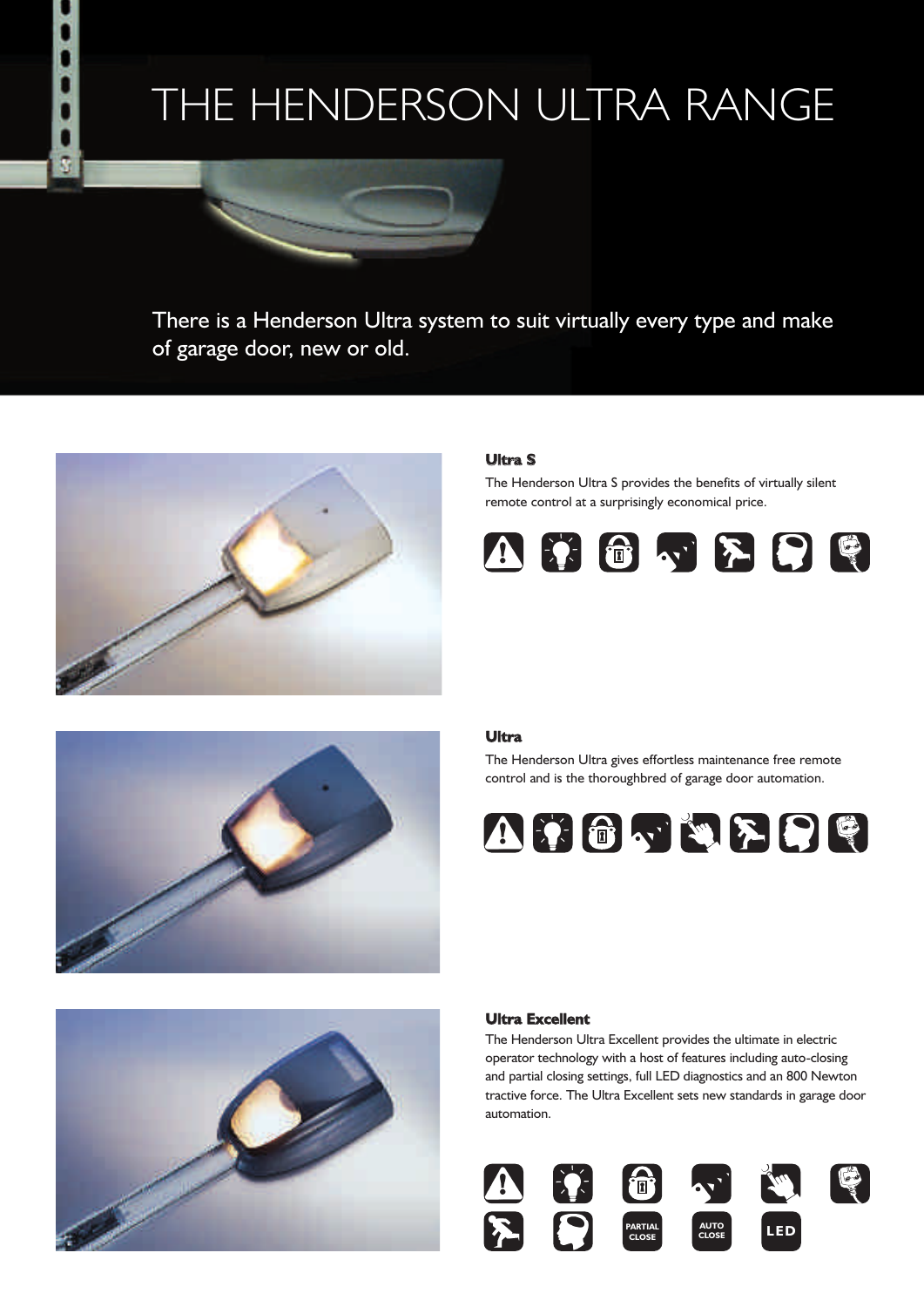### **ACCESSORIES**



#### **Bow Arm Converter System**

Enables doors with canopy operating gear to be electrically operated. (If the door spring is located across the top of the door then typically it has canopy operating gear.) Part No: 014655



**Four-button Hand Transmitter** Additional four-button hand transmitters, capable of working with other automated systems. Part No: 014055



**Additional Keyring Hand Transmitters** Additional two button hand transmitters, capable of working with other automated systems. Part No: 024166



#### **Digital Keypad Entry System**

This unit is designed to be mounted on the outside of the garage and provides entry by means of a coded PIN number. A battery operated, radio controlled version, which requires no wiring is also available.

Wired: 014147 Radio: 014146



#### **Sectional De-latching Kit**

This simple kit works with the bottom slam latches of Henderson garage doors, enabling the operator to automatically un-latch the door as it opens and to reengage the latches as it closes. Sectional with handle: 024201 Sectional without handle: 024200 Sectional (old handle): 014062



#### **Keyed Switch System**

Operates the garage door automatically at the turn of a key, without the need for a hand transmitter. Can be either flush fitting or surface mounted.

Surface mounted: 1 channel: 014134 2 channel: 014135 Flush mounted: 1 channel: 014136

2 channel: 014137



#### **Light Barrier**

Provides an invisible beam for unsurpassed safety. Once the beam is broken, the electric operator senses an obstacle and automatically stops. Can be either flush fitting or surface mounted. Surface mounted: 014138

Flush mounted: 014545

#### **Bowden Cable**

In the event of a power failure, disengages the operator using the existing garage door locking system. For sectional doors: 014061 For up and over doors: 014546



#### **Exterior Release Mechanism**

In the event of a power failure, disengages the operator where the garage door does not have a lock and handle. For sectional and up and over doors: 014544





### **Fingerprint Sensor**

This electronic device captures a digital image of your fingerprint which upon recognition opens the door. Standard: 024202 Stainless steel: 024203



**Antennae** Antennae 433Mhz Part No: 014132